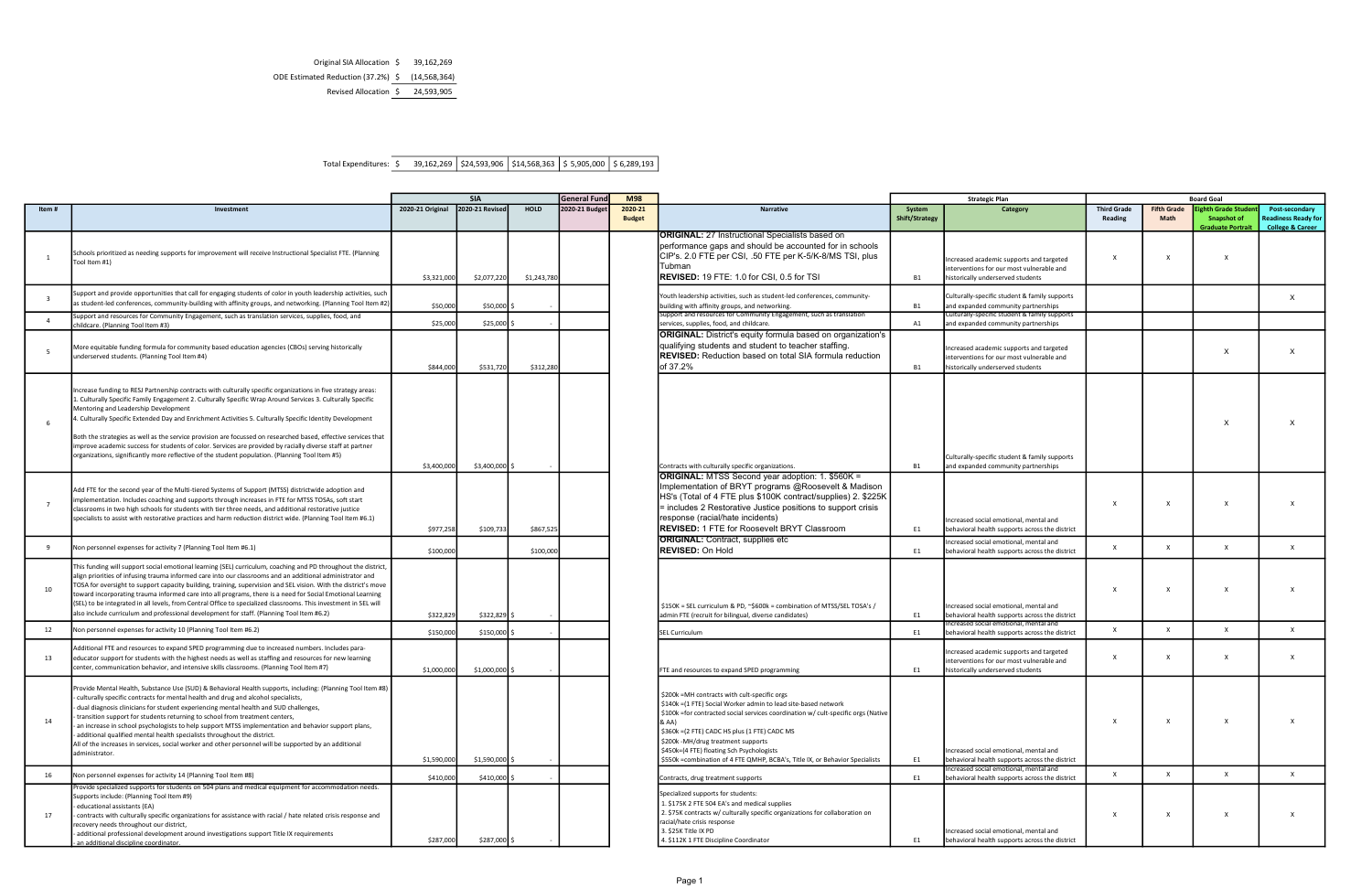|       |                                                                                                                                                                                                                                                                                                                                                                                                                                                                                         |                  | <b>SIA</b>      |              | <b>General Fund</b> | <b>M98</b>               |                                                                                                                                                                                                                                                                                                                       | <b>Strategic Plan</b>           |                                                                                                                                                      |                                      |                            | <b>Board Goal</b>                 |
|-------|-----------------------------------------------------------------------------------------------------------------------------------------------------------------------------------------------------------------------------------------------------------------------------------------------------------------------------------------------------------------------------------------------------------------------------------------------------------------------------------------|------------------|-----------------|--------------|---------------------|--------------------------|-----------------------------------------------------------------------------------------------------------------------------------------------------------------------------------------------------------------------------------------------------------------------------------------------------------------------|---------------------------------|------------------------------------------------------------------------------------------------------------------------------------------------------|--------------------------------------|----------------------------|-----------------------------------|
| Item# | Investment                                                                                                                                                                                                                                                                                                                                                                                                                                                                              | 2020-21 Original | 2020-21 Revised | <b>HOLD</b>  | 2020-21 Budget      | 2020-21<br><b>Budget</b> | <b>Narrative</b>                                                                                                                                                                                                                                                                                                      | System<br><b>Shift/Strategy</b> | Category                                                                                                                                             | <b>Third Grade</b><br><b>Reading</b> | <b>Fifth Grade</b><br>Math | <b>ighth Gr</b><br>Snap<br>Gradua |
| 19    | Non personnel expenses for activity 17 (Planning Tool Item #9)                                                                                                                                                                                                                                                                                                                                                                                                                          | \$100,000        | \$100,000       |              |                     |                          | Contracts                                                                                                                                                                                                                                                                                                             | E1                              | ncreased social emotional, mental and<br>behavioral health supports across the district                                                              | $\mathsf{x}$                         | $\mathsf{x}$               |                                   |
| 20    | Support the development and implementation of curricular resources for K-12 Social Studies/Ethnic Studies,<br>K-12 Multilingual Literacy System which include Reading, Writing and Speaking, and K-3 Foundational Skills.<br>Planning Tool Item #10)                                                                                                                                                                                                                                    | \$600,00         | \$600,000       |              | \$2,455,000         |                          | Curriculum and instructional materials                                                                                                                                                                                                                                                                                | D1                              | Curriculum Materials & Professional<br>Development for Educators                                                                                     | $\times$                             |                            |                                   |
| 21    | Partially fund an instructional material adoption and professional learning to support students who are<br>emergent bilingual in language development throughout our core curriculum. (Planning Tool Item #11)                                                                                                                                                                                                                                                                          | \$150,00         | \$150,000       |              | 870,000             |                          | Instructional materials and professional learning                                                                                                                                                                                                                                                                     | D1                              | Increased academic supports and targeted<br>interventions for our most vulnerable and<br>historically underserved students                           | $\times$                             |                            |                                   |
| 22    | rovide central office support (4 FTE TOSA, 1 FTE Administrator) to plan and implement the K-12 math<br>redesign and curriculum adoption. Additionally, a portion will fund the initial instructional materials<br>adoption. (Planning Tool Item #12)                                                                                                                                                                                                                                    | \$615,00         | \$615,000       |              | 698,000             |                          | Pk-12 Math Adoption: 4 FTE TOSA, 1 FTE Admin and \$487K for curriculum                                                                                                                                                                                                                                                | D1                              | Curriculum materials & Professional<br>Development for educators                                                                                     |                                      | X                          |                                   |
| 24    | Curriculum for activity 22 (Planning Tool Item #12)                                                                                                                                                                                                                                                                                                                                                                                                                                     | \$487,000        | \$487,000       |              |                     |                          | Curriculum                                                                                                                                                                                                                                                                                                            | D1                              | Curriculum materials & Professional<br>Development for educators                                                                                     |                                      | $\mathsf{x}$               |                                   |
| 25    | Increasing equitable and coherent arts programming and staffing in the Roosevelt and Jefferson K-12<br>clusters. This will also include central office support (Visual and Performing Arts TOSA) to support the<br>implementation of the Master Arts Education Plan and funds for music and arts supplies. (Planning Tool Item<br>#13)                                                                                                                                                  | \$560,000        | \$548,665       | $$11,335$ \$ | 529,000             |                          | <b>ORIGINAL:</b> Arts Pathways focused at Roosevelt & Jefferson<br>Clusters K-12: 1. 4 FTE towards arts pathways in Jefferson<br>& Roosevelt Clusters 2. 1FTE VAPA TOSA to support<br>Master Arts Education Plan 3. \$100K instruments sheet<br>music arts materials<br><b>REVISED:</b> Change due to costing true up | <b>B1</b>                       | More equitable access to arts education,<br>especially in historically underserved school<br>communities<br>More equitable access to arts education, |                                      |                            |                                   |
| 27    | Instruments, sheet music and arts materials activity 25 (Planning Tool Item #13)                                                                                                                                                                                                                                                                                                                                                                                                        | \$100,000        | $$100,000$ \$   |              |                     |                          | Instructional materials                                                                                                                                                                                                                                                                                               | <b>B1</b>                       | especially in historically underserved school<br>communities                                                                                         |                                      |                            |                                   |
| 28    | Supports the development and implementation of a standards-based, culturally-responsive Physical<br>Education curriculum, an additional Teacher on Special Assignment to coordinate professional learning to<br>implement quality PE instruction (including Erin's Law instruction). (Planning Tool Item #14)                                                                                                                                                                           | \$123,000 \$     |                 | \$123,000    | 109,733             |                          | <b>ORIGINAL: 1 FTE Teacher on Special Assignment</b><br><b>REVISED: On Hold</b>                                                                                                                                                                                                                                       | D <sub>1</sub>                  | Curriculum Materials & Professional<br>Development for Educators                                                                                     |                                      |                            |                                   |
| 30    | Non-personnel for activity 28 (Planning Tool Item #14)                                                                                                                                                                                                                                                                                                                                                                                                                                  | \$225,129        |                 | \$225,129    | 194,767             |                          | teachers, includes materials, substitutes, and extended<br>hours.<br><b>REVISED: On Hold</b><br><b>ORIGINAL:</b> 1 FTE Program Manager, professional learning                                                                                                                                                         | D <sub>1</sub>                  | Curriculum Materials & Professional<br>Development for Educators                                                                                     |                                      |                            |                                   |
| 31    | Provide professional learning for wellness leads, Health materials for schools, and 1.0 Program Manager for<br>Health (Planning Tool Item #15)                                                                                                                                                                                                                                                                                                                                          | \$321,000 \$     |                 | \$321,000    | 87,500              |                          | instructional resources<br><b>REVISED: On Hold</b>                                                                                                                                                                                                                                                                    | D <sub>1</sub>                  | Curriculum Materials & Professional<br>Development for Educators                                                                                     |                                      |                            |                                   |
| 33    | Supports for Native students and after school programs, includes collaboration with culturally specific<br>community partners to support student success and also supports implementation of Senate Bill 13.<br>(Planning Tool Item #16)                                                                                                                                                                                                                                                | \$149,000        | \$149,000       |              | 75,000              |                          | ncrease direct support for our Native students. Includes FTE for Stude<br>Support Specialist and Community Agent and Student Success Advocate. Also<br>includes resources and supports for after school, spring break, and summer<br>school programs.                                                                 | <b>B1</b>                       | Increased academic supports and targeted<br>interventions for our most vulnerable and<br>historically underserved students                           |                                      |                            |                                   |
| 35    | Add FTE to address unexpected enrollment and high class sizes. (Planning Tool Item #28)                                                                                                                                                                                                                                                                                                                                                                                                 | \$74,52          | \$1,823,523     | (\$1,748,998 |                     |                          | <b>ORIGINAL: Equivalent of 1 FTE</b><br><b>REVISED:</b> Equivalent of 16.7 FTE                                                                                                                                                                                                                                        | D <sub>1</sub>                  | More optimal student-teacher ratios & class<br>sizes across many grade levels                                                                        | $\times$                             | X                          |                                   |
| 37    | P-3 Plan Implementation. This investment develops a more comprehensive approach to effectively support<br>preK to K transitions for students, families, and staff. In addition, it will allow us to implement more<br>developmentally appropriate, inclusive, and aligned learning experiences and environments from PK-1st<br>grade. (Planning Tool Item #18)                                                                                                                          | \$800,000 \$     |                 | \$800,000    | 886,000             |                          | K TOSA, extended day childcare at 3 sites, summer clerical<br>support for PreK-K transitions, support for transition models<br>(i.e., home visits), EA substitutes to maintain adult<br>classroom supports, professional development for PreK-K<br><b>REVISED:</b> Funding will come from other sources               | D <sub>1</sub>                  | Increased academic supports and targeted<br>interventions for our most vulnerable and<br>historically underserved students                           | X                                    | x                          |                                   |
|       | Provide supports to reduce the digital divide and promote technology-enhanced learning opportunities at<br>five middle school. The funds will be matched with the middle schools' Verizon Innovative Learning Schools<br>grant and will include 5 FTE Instructional Specialist/Coaches, instructional Specialist funding is subsidized in<br>part by the grant and reflected. (Planning Tool Item #20)                                                                                  | \$235,540        | \$235,540       |              |                     |                          | 5 FTE Instructional Specialists/Coaches with positions susidized in part by<br>Verizon Innovative Learning Schools grant<br>NOTE: This is a match so Grant will pay for half                                                                                                                                          | D1                              | Increased academic supports and targeted<br>interventions for our most vulnerable and<br>historically underserved students                           |                                      |                            |                                   |
| 42    | Add 22.5 FTE for counselors to lower the counselor to student ratio to 250:1 for all middle schools, Title/CSI K<br>5s, and K-8s. By lowering the ratio to 250:1, we meet the American School Counselor Association (ASCA)<br>recommendations. (Planning Tool Item #21)                                                                                                                                                                                                                 | \$2,754,56       | \$1,528,375     | \$1,226,18   |                     |                          | <b>ORIGINAL: 22.5 FTE Counselors</b><br><b>REVISED: 13.5 FTE: Improved Counselor ratio for Middle</b><br>Schools only                                                                                                                                                                                                 | E1                              | Increased social emotional, mental and<br>behavioral health supports across the district                                                             | $\mathsf{X}$                         | $\mathsf{x}$               |                                   |
| 44    | Provide 43.0 FTE for social work / social workers in schools, including district FTE and contracted culturally-<br>specific services. (Planning Tool Item #22)<br>0.5 FTE for each K-5 and K-8 schools<br>- 1 FTE for each High Schools<br>- 5.0 FTE to MPG programs,<br>0.5 FTE for Pioneer<br>0.5 FTE for Community Transition Program (CTP)                                                                                                                                          | \$4,802,500      | \$3,846,170     | \$956,330    |                     |                          | <b>ORIGINAL:</b> 43 FTE (or contracted equivalent) for social<br>work / social workers<br><b>REVISED: 42.5 FTE</b>                                                                                                                                                                                                    | E1                              | Increased social emotional, mental and<br>behavioral health supports across the district                                                             | X                                    | X                          |                                   |
| 46    | Add 3.5 FTE for College and Career Coordinator for Multiple Pathways to Graduation (MPG). MPG serves<br>students districtwide who need additional support in the form of: re-engagement in their education,<br>enrollment in alternative education, day and residential treatment (DART) school placement, district wide<br>credit recovery opportunities, Teen Parent Services, and MPG School social work services, as well as other<br>chools and programs. (Planning Tool Item #23) | \$430,500        | \$320,255       | \$110,245    |                     |                          | <b>ORIGINAL:</b> 3.5 FTE College and Career Coordinators<br>REVISED: Change due to costing true up                                                                                                                                                                                                                    | <b>B1</b>                       | Increased social emotional, mental and<br>behavioral health supports across the district                                                             |                                      |                            |                                   |
| 48    | Add FTE to create more optimal student-teacher ratios and class sizes across K-5 classrooms. (Planning Tool<br>Item #24)                                                                                                                                                                                                                                                                                                                                                                | \$5,170,00       | \$443,73        | \$4,726,26   |                     |                          | <b>ORIGINAL: 47 FTE</b><br><b>REVISED:</b> 4 FTE: K-2 CSI Schools only                                                                                                                                                                                                                                                | D1                              | More optimal student-teacher ratios & class<br>sizes across many grade levels                                                                        | $\mathsf{X}$                         |                            |                                   |
| 50    | Add 26.4 FTE to reduce class sizes in grades 6-8. (Planning Tool Item #25)                                                                                                                                                                                                                                                                                                                                                                                                              | \$2,904,000      |                 | \$2,904,000  |                     |                          | <b>ORIGINAL: 26.4 FTE</b><br><b>REVISED: On Hold</b>                                                                                                                                                                                                                                                                  | D <sub>1</sub>                  | More optimal student-teacher ratios & class<br>sizes across many grade levels                                                                        |                                      |                            |                                   |
| 52    | Add 10.5 FTE to increase elective opportunities for grades 6-8 in K-8s and middle schools. (Planning Tool Item<br>#26)                                                                                                                                                                                                                                                                                                                                                                  | \$1,155,000      | \$987,597       | \$167,403    |                     |                          | <b>ORIGINAL: 10.5 FTE</b><br><b>REVISED: 9 FTE</b><br><b>ORIGINAL: 8 FTE</b>                                                                                                                                                                                                                                          | D <sub>2</sub>                  | Expansion of elective courses at comprehensive<br>middle schools and K-8's                                                                           |                                      |                            |                                   |
| 54    | Add 8 FTE to improve high school class size and ensure students can be fully scheduled. (Planning Tool Item<br>#27)                                                                                                                                                                                                                                                                                                                                                                     | \$880,000        |                 | \$880,000    |                     |                          | <b>REVISED: On Hold</b>                                                                                                                                                                                                                                                                                               | D <sub>3</sub>                  | More optimal student-teacher ratios & class<br>sizes across many grade levels                                                                        |                                      |                            |                                   |
| 58    | Add 13 FTE to add a 7th period at 4 middle schools. This is a pilot to allow students more choice and<br>opportunities for electives, which will include visual and performing arts. The MS included are Ockley Green,<br>ubman, George & Beaumont. (Planning Tool Item #29)                                                                                                                                                                                                            | \$1,441,000      | \$877,862       | \$563,138    |                     |                          | <b>ORIGINAL: 13 FTE</b><br><b>REVISED:</b> 8 FTE: 2.0 to each MS                                                                                                                                                                                                                                                      | D <sub>2</sub>                  | Expansion of elective courses at comprehensive<br>middle schools and K-8's                                                                           |                                      |                            |                                   |

| <b>Strategic Plan</b>                                                                                                      |                                      |                            |                                                                                                    |                                                                             |
|----------------------------------------------------------------------------------------------------------------------------|--------------------------------------|----------------------------|----------------------------------------------------------------------------------------------------|-----------------------------------------------------------------------------|
| <b>Category</b>                                                                                                            | <b>Third Grade</b><br><b>Reading</b> | <b>Fifth Grade</b><br>Math | <b>Board Goal</b><br><b>Eighth Grade Student</b><br><b>Snapshot of</b><br><b>Graduate Portrait</b> | Post-secondary<br><b>Readiness Ready for</b><br><b>College &amp; Career</b> |
| Increased social emotional, mental and<br>behavioral health supports across the district                                   | X                                    | x                          | X                                                                                                  | X                                                                           |
| Curriculum Materials & Professional<br>Development for Educators                                                           | x                                    |                            | x                                                                                                  | x                                                                           |
| Increased academic supports and targeted<br>interventions for our most vulnerable and<br>historically underserved students | x                                    |                            |                                                                                                    |                                                                             |
| Curriculum materials & Professional<br>Development for educators                                                           |                                      | X                          | x                                                                                                  | x                                                                           |
| Curriculum materials & Professional<br>Development for educators                                                           |                                      | x                          | x                                                                                                  | X                                                                           |
| More equitable access to arts education,<br>especially in historically underserved school<br>communities                   |                                      |                            | X                                                                                                  | x                                                                           |
| More equitable access to arts education,<br>especially in historically underserved school<br>communities                   |                                      |                            | Χ                                                                                                  | X                                                                           |
| Curriculum Materials & Professional<br>Development for Educators                                                           |                                      |                            | x                                                                                                  | X                                                                           |
| Curriculum Materials & Professional<br>Development for Educators                                                           |                                      |                            | X                                                                                                  | x                                                                           |
| Curriculum Materials & Professional<br>Development for Educators                                                           |                                      |                            | X                                                                                                  | x                                                                           |
| Increased academic supports and targeted<br>interventions for our most vulnerable and<br>historically underserved students |                                      |                            | X                                                                                                  | x                                                                           |
| More optimal student-teacher ratios & class<br>sizes across many grade levels                                              | X                                    | X                          | X                                                                                                  |                                                                             |
| Increased academic supports and targeted<br>interventions for our most vulnerable and<br>historically underserved students | x                                    | x                          |                                                                                                    |                                                                             |
| Increased academic supports and targeted<br>interventions for our most vulnerable and<br>historically underserved students |                                      |                            | Χ                                                                                                  |                                                                             |
| Increased social emotional, mental and<br>behavioral health supports across the district                                   | X                                    | x                          | X                                                                                                  |                                                                             |
| Increased social emotional, mental and<br>behavioral health supports across the district                                   | x                                    | X                          | x                                                                                                  | x                                                                           |
| Increased social emotional, mental and<br>behavioral health supports across the district                                   |                                      |                            | Χ                                                                                                  | x                                                                           |
| More optimal student-teacher ratios & class<br>sizes across many grade levels                                              | x                                    |                            |                                                                                                    |                                                                             |
| More optimal student-teacher ratios & class<br>sizes across many grade levels                                              |                                      |                            | x                                                                                                  |                                                                             |
| Expansion of elective courses at comprehensive<br>middle schools and K-8's                                                 |                                      |                            | Χ                                                                                                  |                                                                             |
| More optimal student-teacher ratios & class<br>sizes across many grade levels                                              |                                      |                            |                                                                                                    | x                                                                           |
| Expansion of elective courses at comprehensive<br>middle schools and K-8's                                                 |                                      |                            | X                                                                                                  |                                                                             |